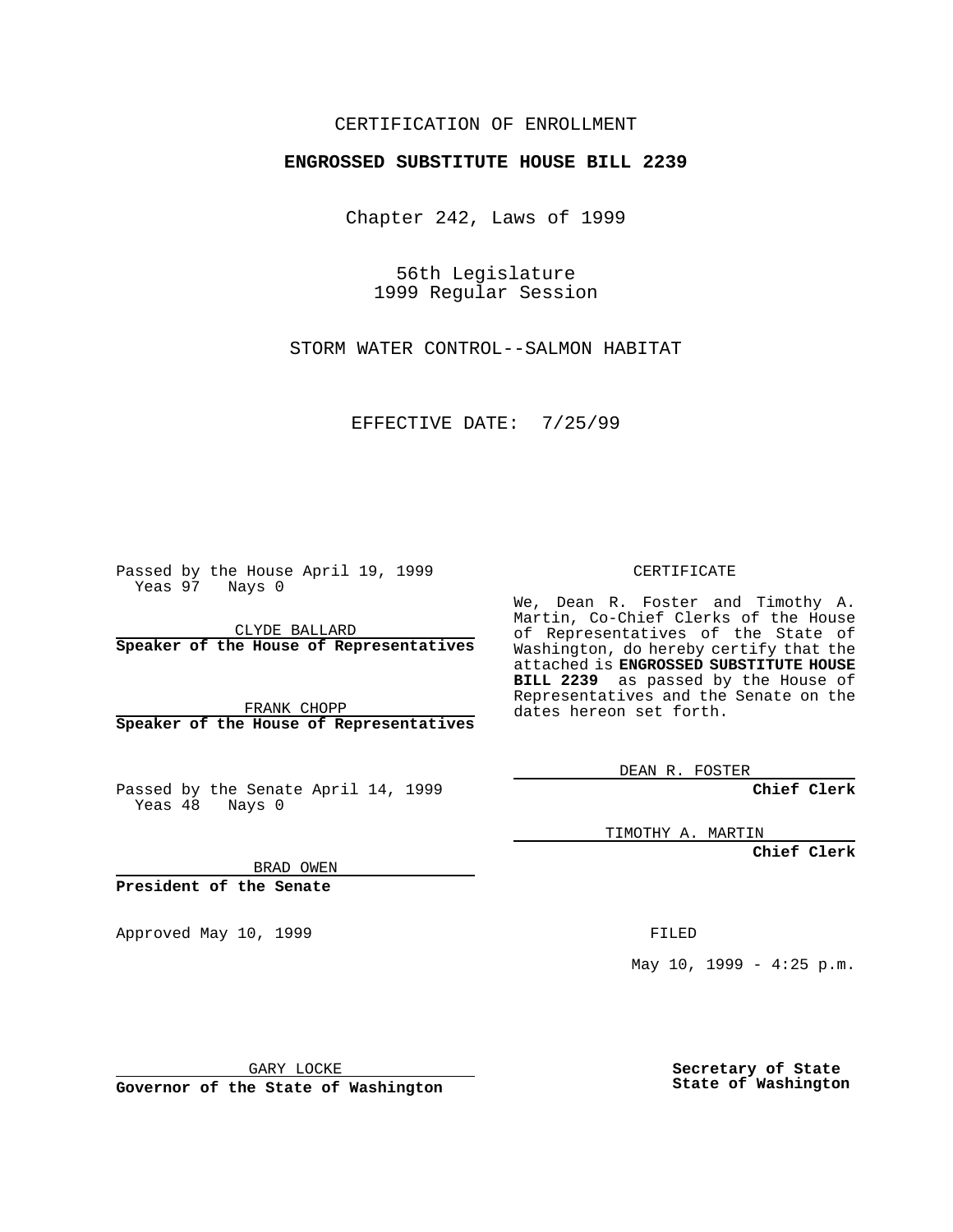## **ENGROSSED SUBSTITUTE HOUSE BILL 2239** \_\_\_\_\_\_\_\_\_\_\_\_\_\_\_\_\_\_\_\_\_\_\_\_\_\_\_\_\_\_\_\_\_\_\_\_\_\_\_\_\_\_\_\_\_\_\_

\_\_\_\_\_\_\_\_\_\_\_\_\_\_\_\_\_\_\_\_\_\_\_\_\_\_\_\_\_\_\_\_\_\_\_\_\_\_\_\_\_\_\_\_\_\_\_

AS AMENDED BY THE SENATE

Passed Legislature - 1999 Regular Session

## **State of Washington 56th Legislature 1999 Regular Session**

**By** House Committee on Transportation (originally sponsored by Representatives Buck and Wood)

Read first time 03/08/1999.

1 AN ACT Relating to storm water control grant programs; amending RCW 2 90.78.005, 90.78.010, 90.78.020, and 75.50.165; and providing an 3 expiration date.

4 BE IT ENACTED BY THE LEGISLATURE OF THE STATE OF WASHINGTON:

5 **Sec. 1.** RCW 90.78.005 and 1996 c 285 s 2 are each amended to read 6 as follows:

 The legislature finds that the increasing population and continued development throughout the state have increased the need for storm water control. Storm water impacts have resulted in increased public health risks related to drinking water and agricultural and seafood products; increased disruption of economic activity, transportation facilities, and other public and private land and facilities due to the lack of adequate flood control measures; adverse affects on state fish 14 populations and watershed hydrology; and contamination of sediments.

 In addition, current storm water control and management efforts related to transportation projects lack necessary coordination on a watershed, regional, and state-wide basis; have inadequate funding; and fail to maximize use of available resources.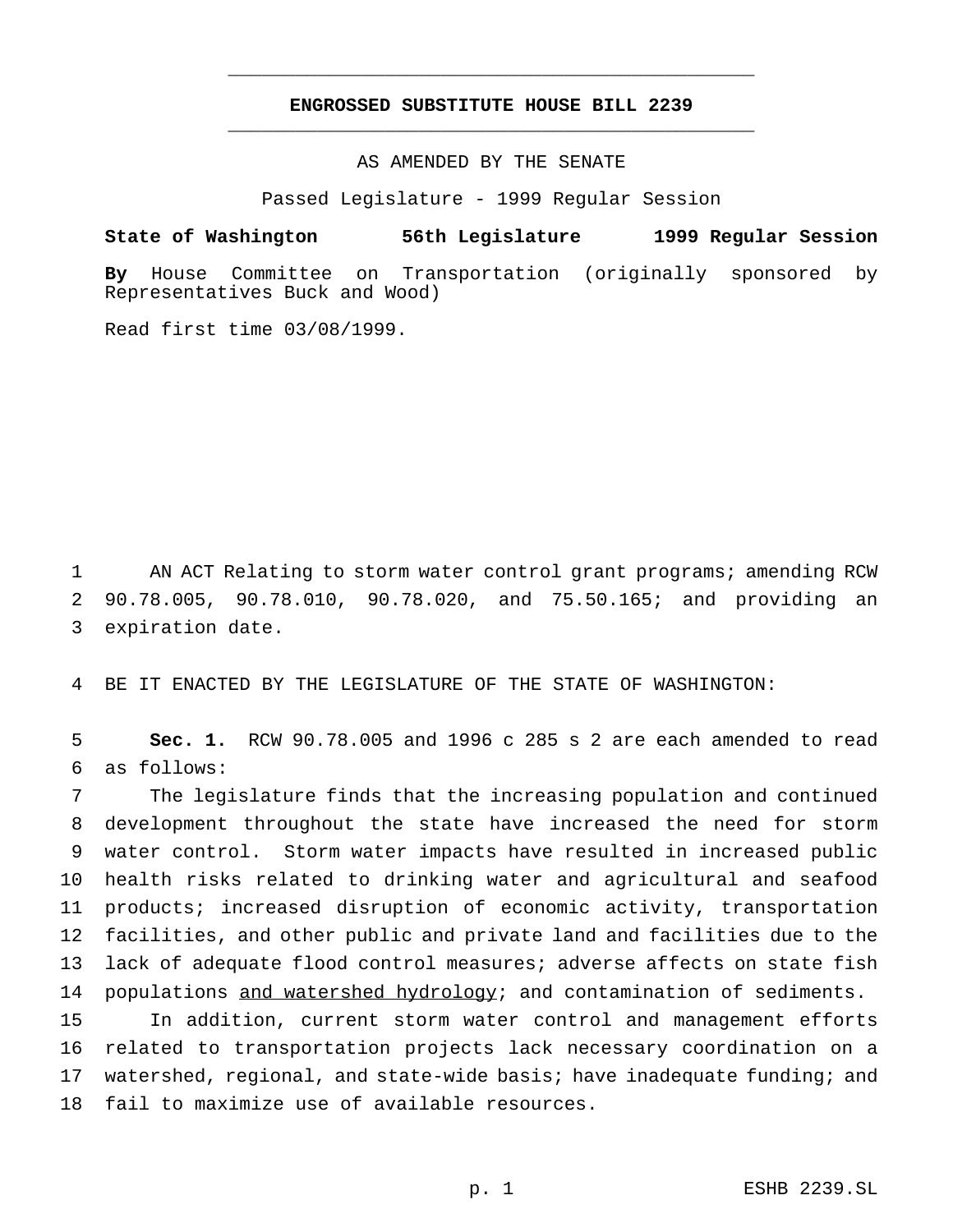More stringent regulatory requirements have increased the costs that state and local governments must incur to deal with significant sources of pollution such as storm water. The costs estimated to properly maintain and construct storm water facilities far exceed available revenues.

 Therefore, it is the intent of the legislature to establish a program to develop a state-wide coordination mechanism for the funding 8 of state, county, and city highway and roadway-related storm water management and control projects that will facilitate the completion of the state's most urgently needed storm water projects in the most cost-11 effective manner. Unexpended annual utility fee payments that are not 12 collected by virtue of defaulting in preparing a plan must be used in the storm water grant program as defined in RCW 90.78.010 and 90.78.020.

15 **Sec. 2.** RCW 90.78.010 and 1996 c 285 s 3 are each amended to read 16 as follows:

17 The department of transportation, in cooperation with the 18 transportation improvement board, the department of ecology, cities, 19 towns, counties, environmental organizations, business organizations, 20 Indian tribes, and port districts, shall develop a storm water 21 management funding and implementation program to address state, county, 22 and city highway and roadway-related storm water control problems. As 23 part of the program, the department may provide grants and may rate and 24 rank local transportation improvement projects to facilitate the 25 construction of the highest priority stand-alone state and local storm 26 water management retrofit projects based on cost-effectiveness and 27 contribution toward improved water quality, mitigating the impacts of 28 altered stream hydrology, improved salmonid habitat, and reduced 29 flooding in a watershed.

30 The program shall address, but is not limited to, the following 31 objectives: (1) Greater state-wide coordination of the construction of 32 storm water treatment facilities; (2) encouraging multijurisdictional 33 projects; (3) developing priorities and approaches for implementing 34 activities within watersheds; (4) methods to enhance, preserve, and 35 restore salmonid habitat; (5) identification and prioritization of 36 storm water retrofit programs;  $((+5))$   $(6)$  evaluating methods to 37 determine cost benefits of proposed projects;  $((+6))$  (7) identifying 38 ways to facilitate the sharing of technical resources;  $((+7))$  (8)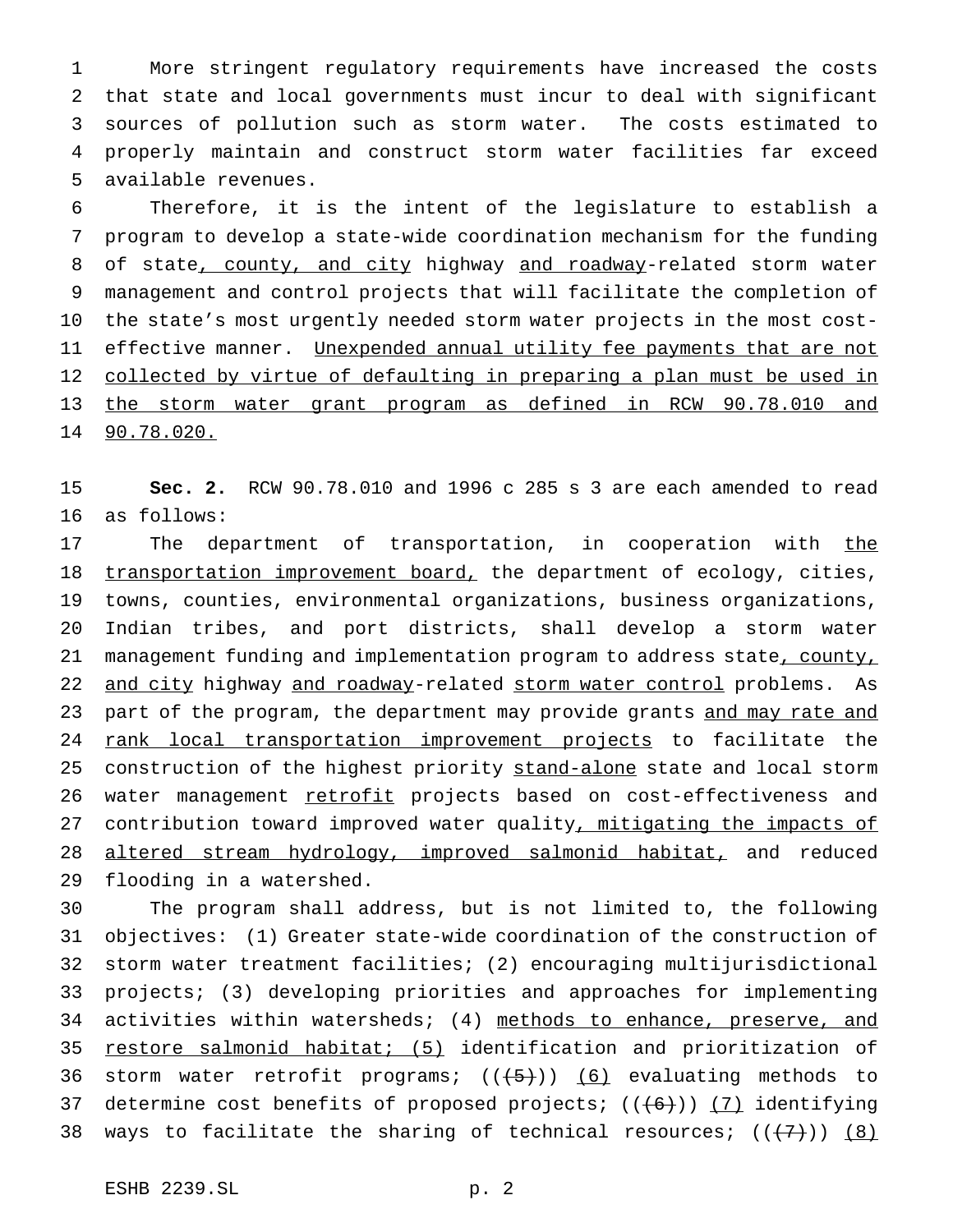1 developing methods for monitoring and evaluating activities carried out 2 under the program; and  $((\{8\})$ ) (9) identifying potential funding 3 sources for continuation of the program.

4 **Sec. 3.** RCW 90.78.020 and 1996 c 285 s 4 are each amended to read 5 as follows:

6 The department of transportation may provide grants and may rate 7 and rank local transportation improvement projects to implement state, 8 county, and city highway and roadway-related storm water control 9 measures. Cities, towns, counties, port districts, Indian tribes, and 10 the department of transportation are eligible to receive grants, on a 11 matching basis. The transportation improvement board may administer 12 all grant programs specifically designed to assist cities, counties, 13 and local governments with storm water mitigation associated with 14 transportation projects. A committee consisting of two representatives 15 each from the department of transportation, with one as chair, the 16 department of ecology, cities, and counties, and one representative 17 each from the transportation improvement board, the department of fish 18 and wildlife, an environmental organization, and a business 19 organization, shall oversee the grant program. The committee may add 20 representatives of other agencies, organizations, or interest groups to 21 serve as members of the committee or in an advisory capacity. In 22 developing project criteria, the committee shall identify the most 23 urgent state, county, and city highway and roadway-related storm water 24 management and control problems; develop methods for applying 25 priorities across watersheds; give added weight to projects based on 26 local contribution, multijurisdictional involvement, and whether the 27 project is a priority for a local storm water utility; and determine 28 the benefits of, and, if appropriate, provide incentives for off-site 29 placement of storm water facilities and out-of-kind mitigation for 30 storm water impacts.

31 **Sec. 4.** RCW 75.50.165 and 1998 c 249 s 16 are each amended to read 32 as follows:

33 (1) The department of transportation ((is authorized to)) and the 34 department of fish and wildlife may administer ((a)) and coordinate all 35 state grant programs specifically designed to assist state agencies, 36 local governments, private landowners, tribes, organizations, and 37 volunteer groups in identifying and removing impediments to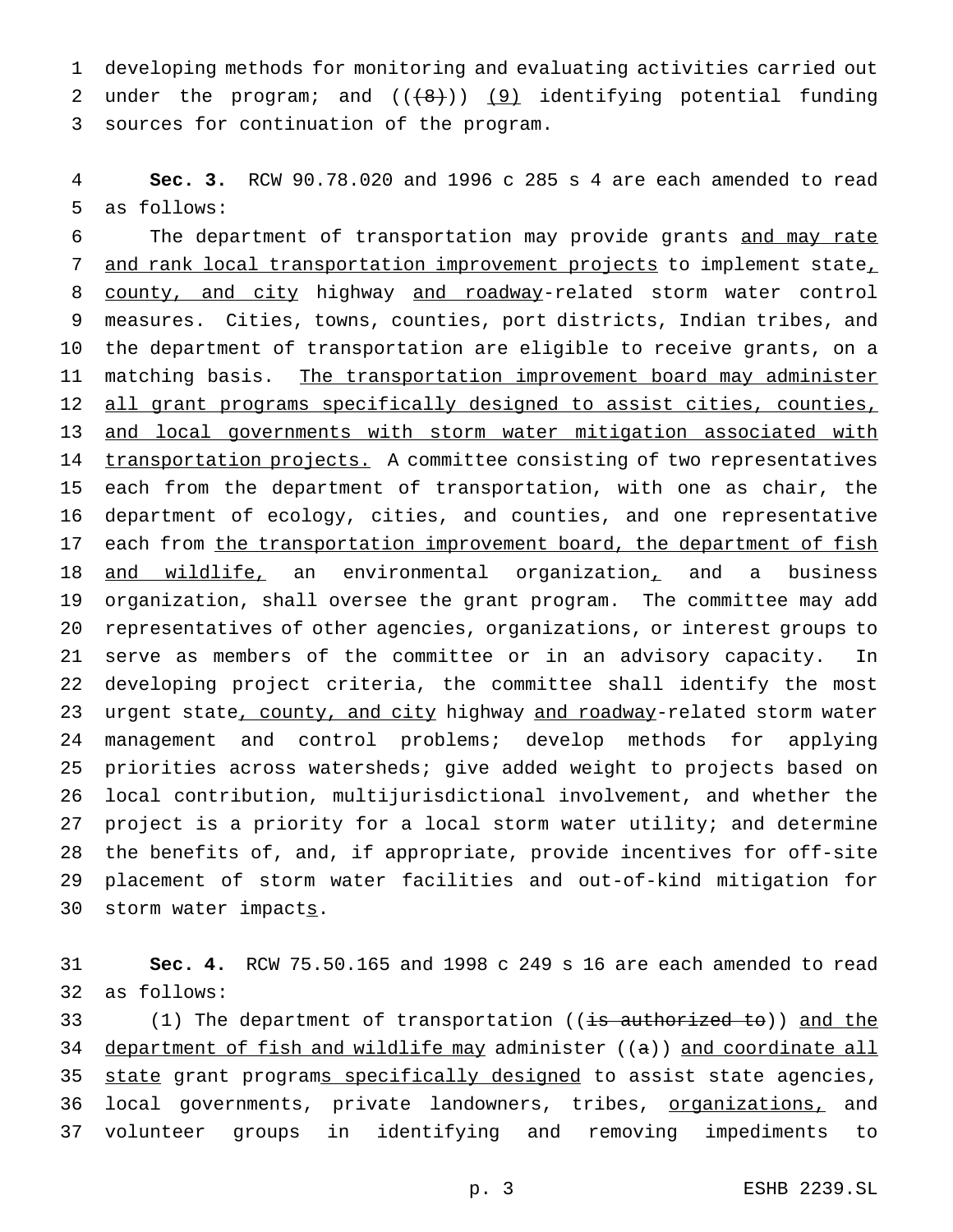1 ((anadromous)) salmonid fish passage. ((The)) The transportation 2 improvement board may administer all grant programs specifically 3 designed to assist cities, counties, and local governments with fish 4 passage barrier corrections associated with transportation projects. 5 All grant programs ((shall)) must be administered and be consistent 6 with the following: 7 (a) ((Eligible projects include)) Salmonid-related corrective 8 projects, inventory, assessment, and prioritization efforts; 9 (b) Salmonid projects ((shall be)) subject to a competitive 10 application process; and 11 (c) A minimum dollar match rate that is consistent with the funding 12 authority's criteria. If no funding match is specified, a match amount 13 of at least twenty-five percent per project is required. For local, 14 private, and volunteer projects, in-kind contributions may be counted 15 toward the match requirement. 16 (2) Priority shall be given to projects that immediately increase 17 access to available and improved spawning and rearing habitat for 18 depressed, threatened, and endangered stocks. Priority shall also be 19 given to project applications that are coordinated with other efforts 20 within a watershed $((\div))$ . 21  $((\{d\})$  (3) Except for projects administered by the transportation 22 improvement board, all projects shall be reviewed and approved by the 23 fish passage barrier removal task force( $\overline{t}$  and 24 (e) A match of at least twenty-five percent per project shall be

25 required. For local, private, and volunteer projects, in-kind 26 contributions may be counted toward the match requirement.

27 (2) The department of transportation shall proceed expeditiously in 28 implementing the grant program during the 1998 summer construction 29 season)) or an alternative oversight committee designated by the state 30 legislature.

 (4) Other agencies that administer natural resource based grant programs that may include fish passage barrier removal projects shall use fish passage selection criteria that are consistent with this 34 section.

35 (5) The departments of transportation and fish and wildlife shall 36 establish a centralized data base directory of all fish passage barrier 37 information. The data base directory must include, but is not limited 38 to, existing fish passage inventories, fish passage projects, grant 39 program applications, and other data bases. These data must be used to